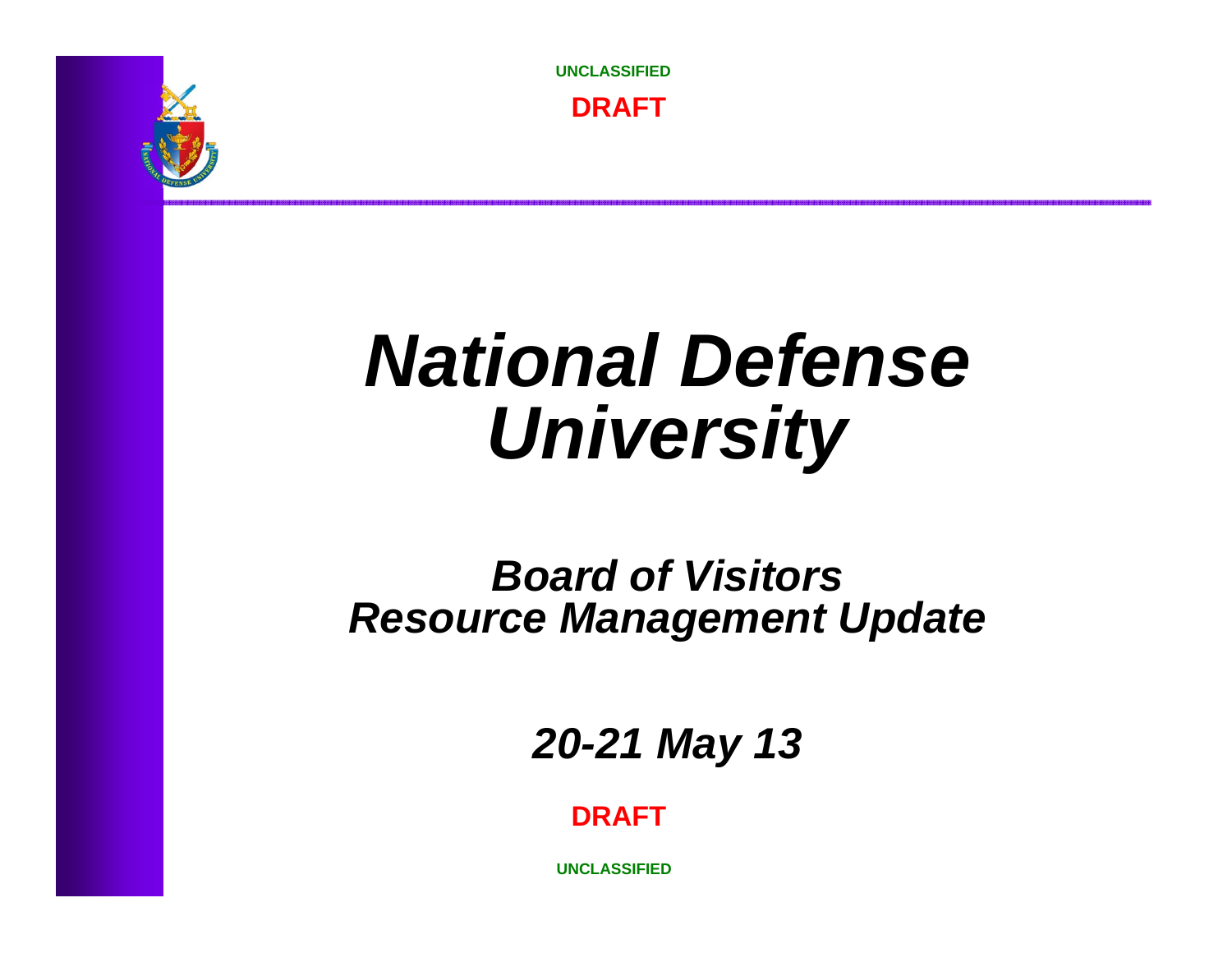**UNCLASSIFIED**

*NDU Funding Profile*

*As of: 1 Apr 2013*



\*\$34M: Reimbursable Program Verified Identified to Date, May Increase as Year Progresses Reimbursable Civilian Pay Requirements are Funded, No Impact to Direct Civ Pay Budget

**UNCLASSIFIEDLet's Focus on Direct Funding**

2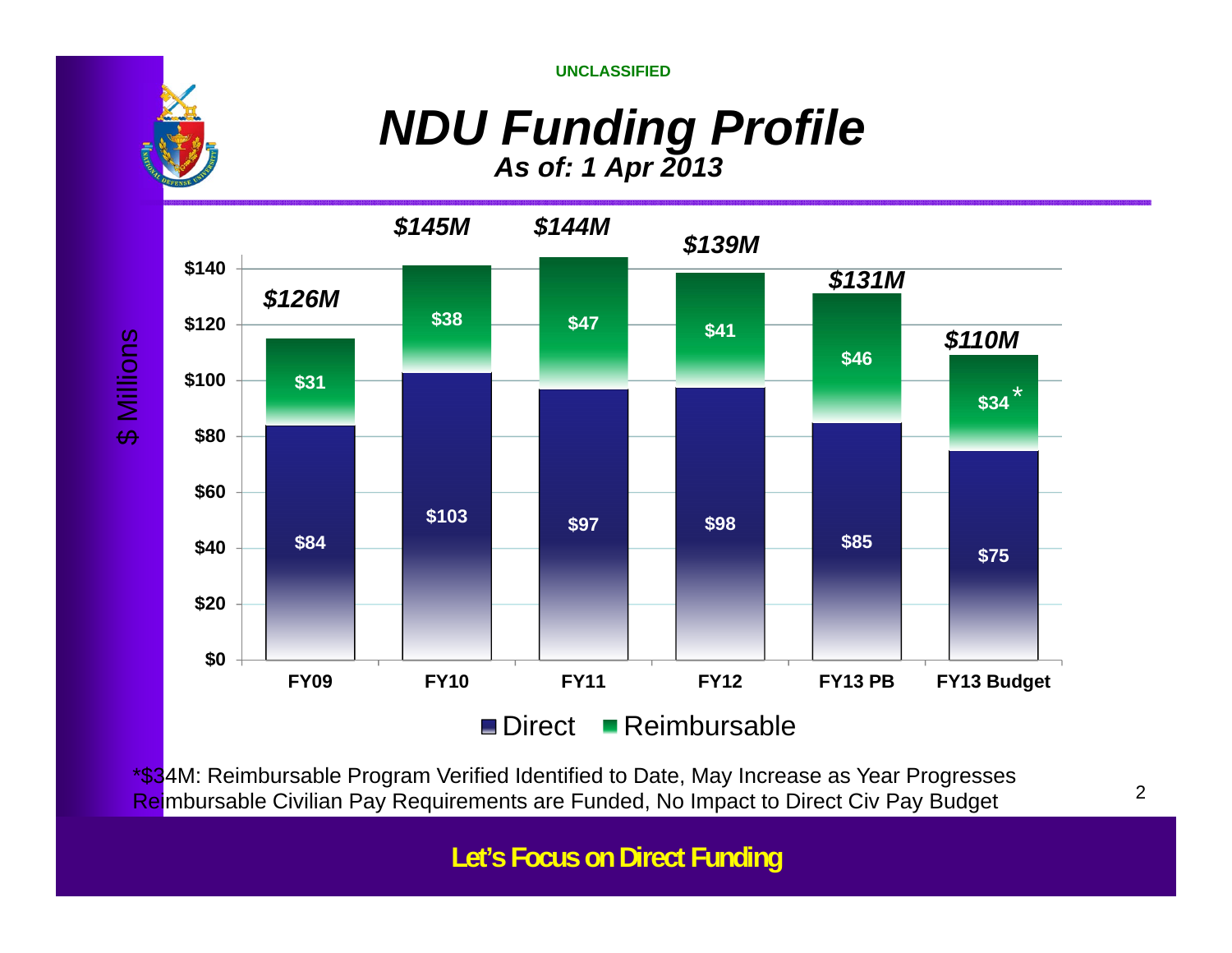

## *Fiscal Year 13 NDU Sequestration Plan*

#### **NDU FY13 Sequestration Budget**

| <b>NDU FY13 Pres Budget Target</b>           | \$85.0M    |
|----------------------------------------------|------------|
| <b>FY13 Cong Mark</b>                        | $-$ \$3.0M |
| <b>OSD Comp Sequestration Additional Cut</b> | $-$ \$6.9M |
| New FY13 Budget Target (A/O 1 Mar 13)        | \$75.1M    |

#### Sequestration Reduction to Achieve: \$9.9M

|                                                                                   | 1 Mar 13            | 29 Mar 13            |
|-----------------------------------------------------------------------------------|---------------------|----------------------|
| <b>NDU Plan to Achieve Savings:</b>                                               | 22 Days             | 14 Days              |
| Civilian Furlough based on OSD Direction/Guidance (FY13 Only)                     | $\mathscr{A}$ 54.5M | $\mathscr{L}$ \$2.9M |
| <b>Civilian Hiring Freeze Driven 15% Manpower Reduction</b>                       | \$2.7M              | \$2.7M               |
| <b>Overseas Field Studies for ES and NWC Curtailed</b>                            | \$2.2M              | \$2.2M               |
| <b>CAPSTONE Class Adjusted</b>                                                    | \$0.3M              | \$0.3M               |
| <b>Faculty Prof. Development Travel Curtailed (Short- Term Savings)</b>           | \$0.0M              | \$0.4M               |
| <b>NDU Contracts/Travel/Purchases* (Short-Term Savings)</b>                       | \$0.2M              | \$1.4M               |
| <b>Total Savings</b>                                                              | \$9.9M              | \$9.9M               |
| * Descripted Approval Life and a Dunchasea and hald Depaling Funknook Dan Dealets |                     |                      |

**Required Annual Lifecycle Purchases on-hold Pending Furlough Day Decision** 

#### 3

### Short Term Savings Allow Us to Survive FY13, FY14/15 Are the Challenge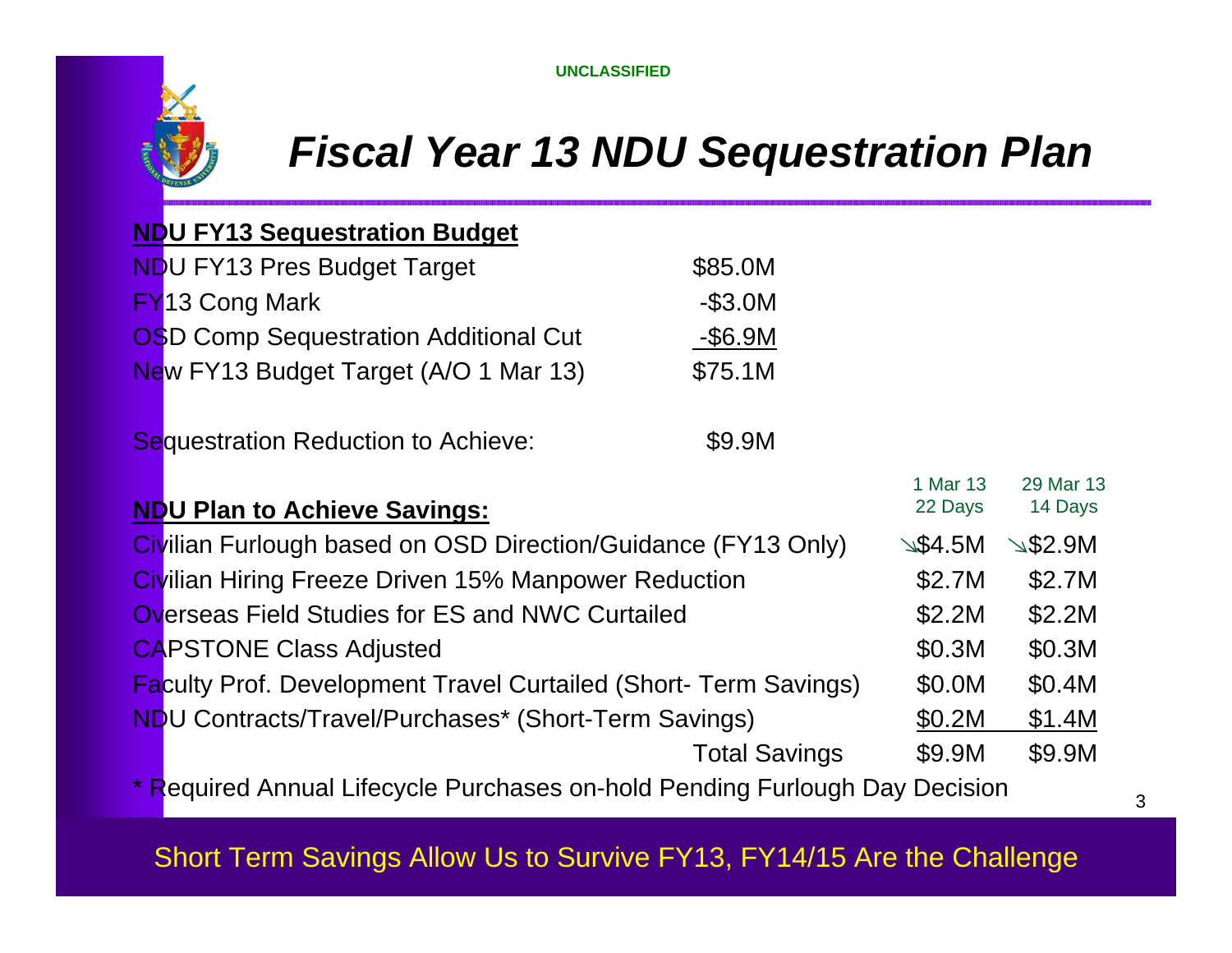**UNCLASSIFIED**

# *Annual Planning, Programming Cycle*